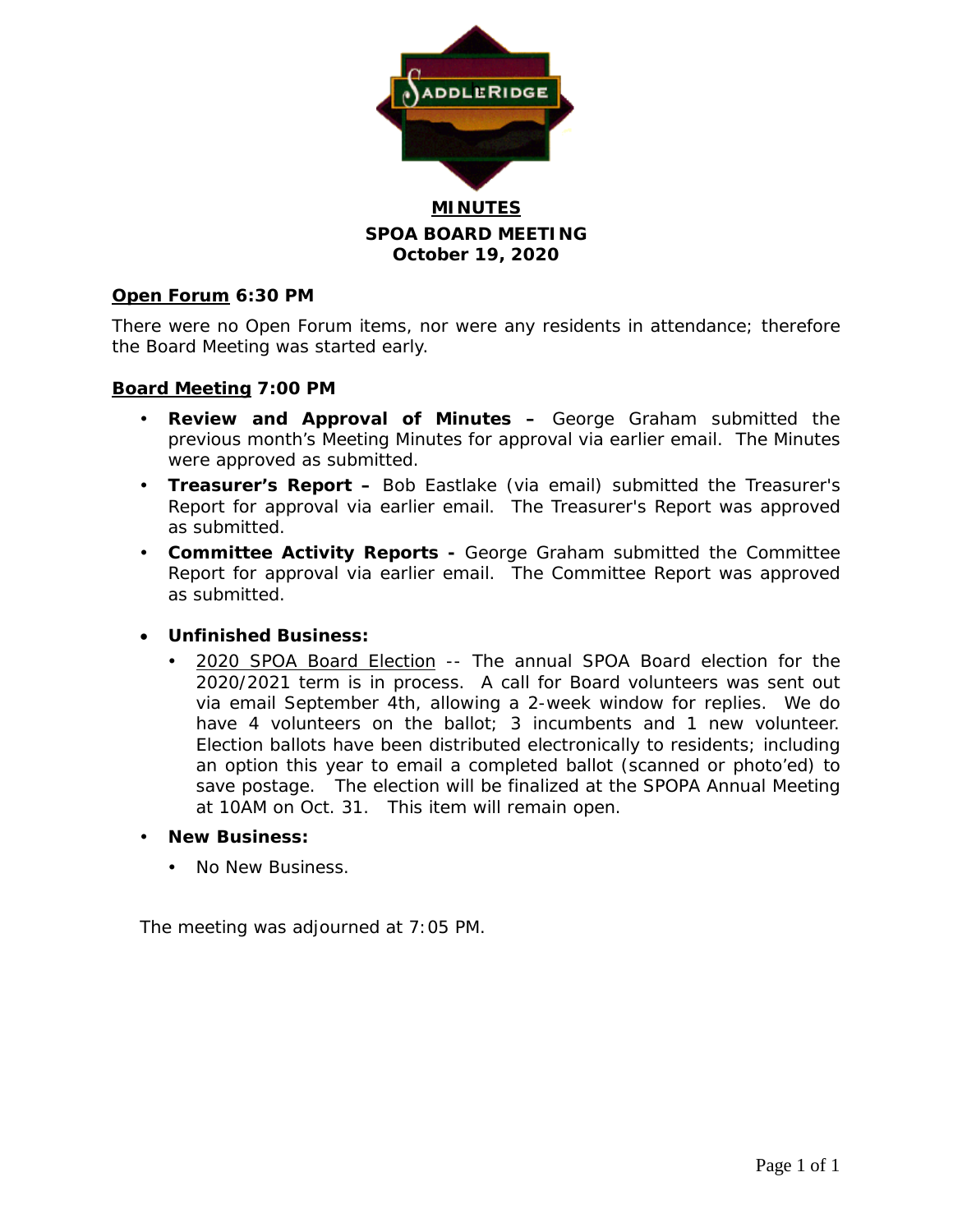## SPOA 10/02/20 **Balance Sheet**

|  | As of September 30, 2020 |  |
|--|--------------------------|--|
|--|--------------------------|--|

|                                                  | Sep 30, 20  | Sep 30, 19  | \$ Change |
|--------------------------------------------------|-------------|-------------|-----------|
| <b>ASSETS</b>                                    |             |             |           |
| <b>Current Assets</b>                            |             |             |           |
| <b>Checking/Savings</b>                          |             |             |           |
| <b>Broadway Bank CD 7439</b>                     | 51.322.34   | 51.039.32   | 283.02    |
| <b>Broadway Bank CD 7440</b>                     | 25,138.63   | 25.000.00   | 138.63    |
| <b>Ozona Checking</b>                            | 22,065.00   | 16.292.78   | 5,772.22  |
| <b>Ozona Money Market</b>                        | 16,721.29   | 16,704.93   | 16.36     |
| <b>Total Checking/Savings</b>                    | 115.247.26  | 109.037.03  | 6,210.23  |
| <b>Accounts Receivable</b>                       |             |             |           |
| <b>Accounts Receivable</b>                       | $-588.59$   | $-494.59$   | $-94.00$  |
| <b>Total Accounts Receivable</b>                 | $-588.59$   | $-494.59$   | -94.00    |
| <b>Total Current Assets</b>                      | 114,658.67  | 108.542.44  | 6,116.23  |
| <b>Other Assets</b>                              |             |             |           |
| <b>Saddleridge Property</b>                      | 80,500.00   | 80,500.00   | 0.00      |
| <b>Total Other Assets</b>                        | 80,500.00   | 80,500.00   | 0.00      |
| <b>TOTAL ASSETS</b>                              | 195,158.67  | 189,042.44  | 6,116.23  |
| <b>LIABILITIES &amp; EQUITY</b><br><b>Equity</b> |             |             |           |
| <b>Opening Balance Equity</b>                    | 110,823.40  | 110,823.40  | 0.00      |
| <b>Retained Earnings</b>                         | 88.668.08   | 84.612.19   | 4,055.89  |
| <b>Net Income</b>                                | $-4,332.81$ | $-6,393.15$ | 2,060.34  |
| <b>Total Equity</b>                              | 195,158.67  | 189,042.44  | 6,116.23  |
| <b>TOTAL LIABILITIES &amp; EQUITY</b>            | 195,158.67  | 189,042.44  | 6,116.23  |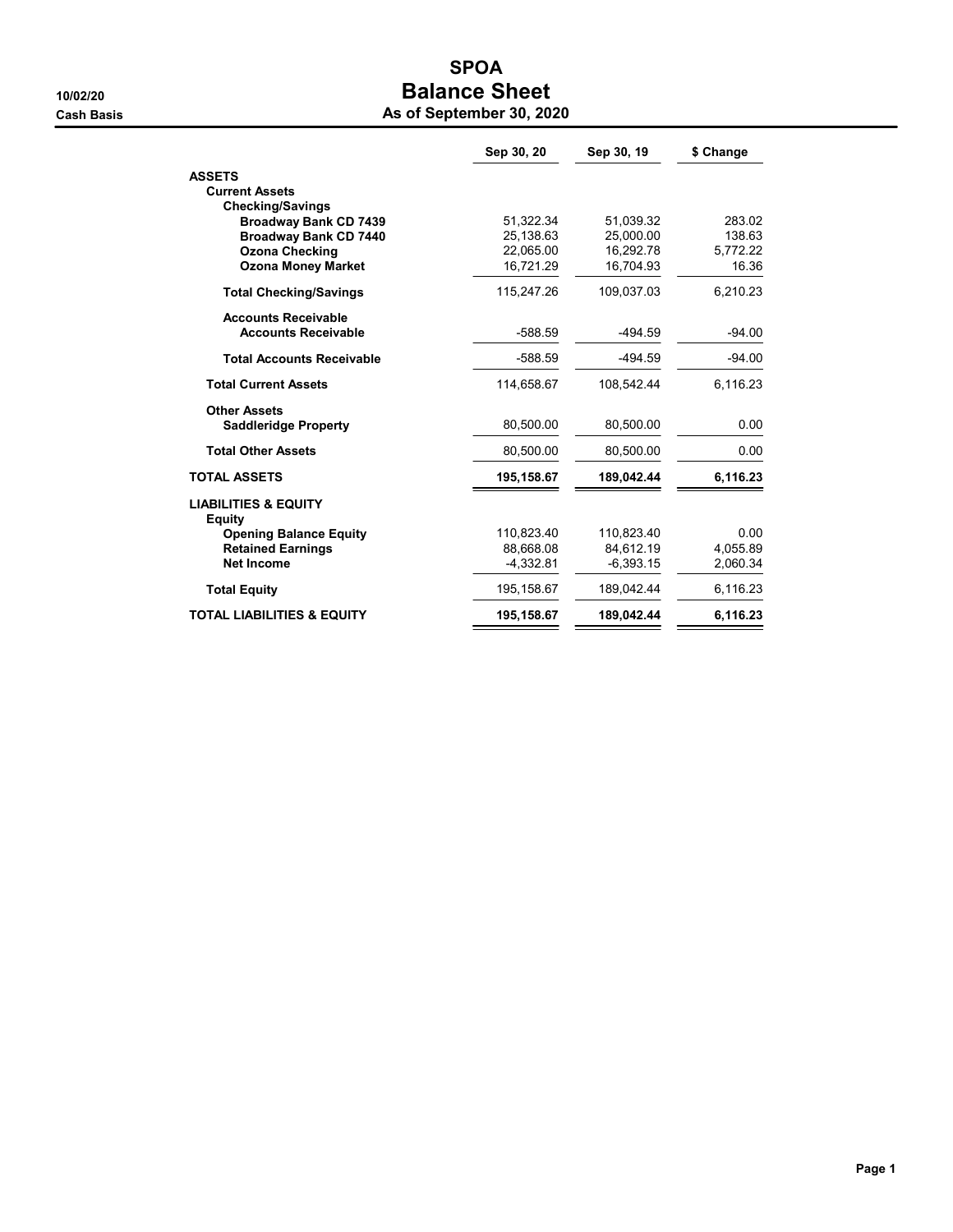# 4:48 PM Saddleridge Property Owners Association 10/02/20 Profit & Loss Budget vs. Actual

Cash Basis January through September 2020

|                                                      | Jan - Sep 20 | <b>Budget</b> |
|------------------------------------------------------|--------------|---------------|
| <b>Ordinary Income/Expense</b>                       |              |               |
| <b>Income</b>                                        |              |               |
| <b>Clubhouse Usage Fee</b>                           | 50.00        | 225.00        |
| <b>HOA Dues Collected</b>                            | 7,296.00     | 0.00          |
| <b>Interest Assessed Fees</b>                        | 65.78        | 20.25         |
| Interest Income                                      | 20.88        | 135.82        |
| <b>Resale Cert. Fee</b>                              | 500.00       | 400.00        |
| <b>Transfer Fees</b>                                 | 400.00       | 350.00        |
| <b>Uncategorized Income</b>                          | 0.00         | 0.00          |
| <b>Total Income</b>                                  | 8,332.66     | 1,131.07      |
| <b>Expense</b>                                       |              |               |
| Accounting                                           |              |               |
| Accounting-Bookkeeper                                | 1,697.20     | 1,665.00      |
| <b>Total Accounting</b>                              | 1,697.20     | 1,665.00      |
| <b>Annual Septic Contract</b><br><b>Bank Charges</b> | 0.00         | 245.00        |
| <b>Check Printing</b>                                | 0.00         | 0.00          |
| <b>Safe Deposit Box</b>                              | 40.00        | 40.00         |
| <b>Service Charges</b>                               | 0.00         | 15.00         |
| <b>Total Bank Charges</b>                            | 40.00        | 55.00         |
| <b>Clubhouse Expenses</b>                            |              |               |
| Cleaning                                             | 150.00       | 200.00        |
| <b>Furnishings</b>                                   | 0.00         | 923.48        |
| <b>Heating and AC</b>                                | 215.00       |               |
| <b>Insurance</b>                                     | 373.10       | 373.10        |
| <b>Pest Control</b>                                  | 189.44       | 308.52        |
| <b>Plumbing Repairs</b>                              | 0.00         | 232.79        |
| <b>Repairs</b>                                       | 214.68       | 136.72        |
| <b>Septic Cleaning and Service</b>                   | 370.00       | 265.00        |
| <b>Trash</b>                                         | 469.89       | 311.10        |
| <b>Total Clubhouse Expenses</b>                      | 1,982.11     | 2,750.71      |
| <b>Food for Saddleridge Meetings</b>                 |              |               |
| Food for Annual BBQ                                  | 0.00         | 835.44        |
| <b>Neighborhood Watch</b>                            | 0.00         | 0.00          |
| <b>Total Food for Saddleridge Meetings</b>           | 0.00         | 835.44        |
| <b>Improvements</b>                                  |              |               |
| Landscaping                                          |              |               |
| Entrance                                             | 2,126.91     | 0.00          |
| Lighting                                             | 926.00       | 0.00          |
| <b>Total Landscaping</b>                             | 3,052.91     | 0.00          |
| <b>Total Improvements</b>                            | 3,052.91     | 0.00          |
| <b>Insurance-HOA Liability</b>                       | 842.00       | 752.00        |
| Insurance, D&O                                       | 2,243.00     | 3,057.00      |
| <b>Lawn Maintenance</b>                              | 1,500.00     | 1,260.00      |
| <b>Legal-Attorney Fees</b>                           | 0.00         | 1,282.20      |
| <b>Mailings</b>                                      |              |               |
| <b>Box 924</b>                                       | 0.00         | 0.00          |
| <b>Mailings - Other</b>                              | 20.85        | 128.00        |
| <b>Total Mailings</b>                                | 20.85        | 128.00        |
| <b>Miscellaneous</b>                                 |              |               |
| <b>Legal Records</b>                                 | 0.00         | 0.00          |
| <b>Miscellaneous - Other</b>                         | 6.05         | 50.00         |
|                                                      |              |               |
| <b>Total Miscellaneous</b>                           | 6.05         | 50.00         |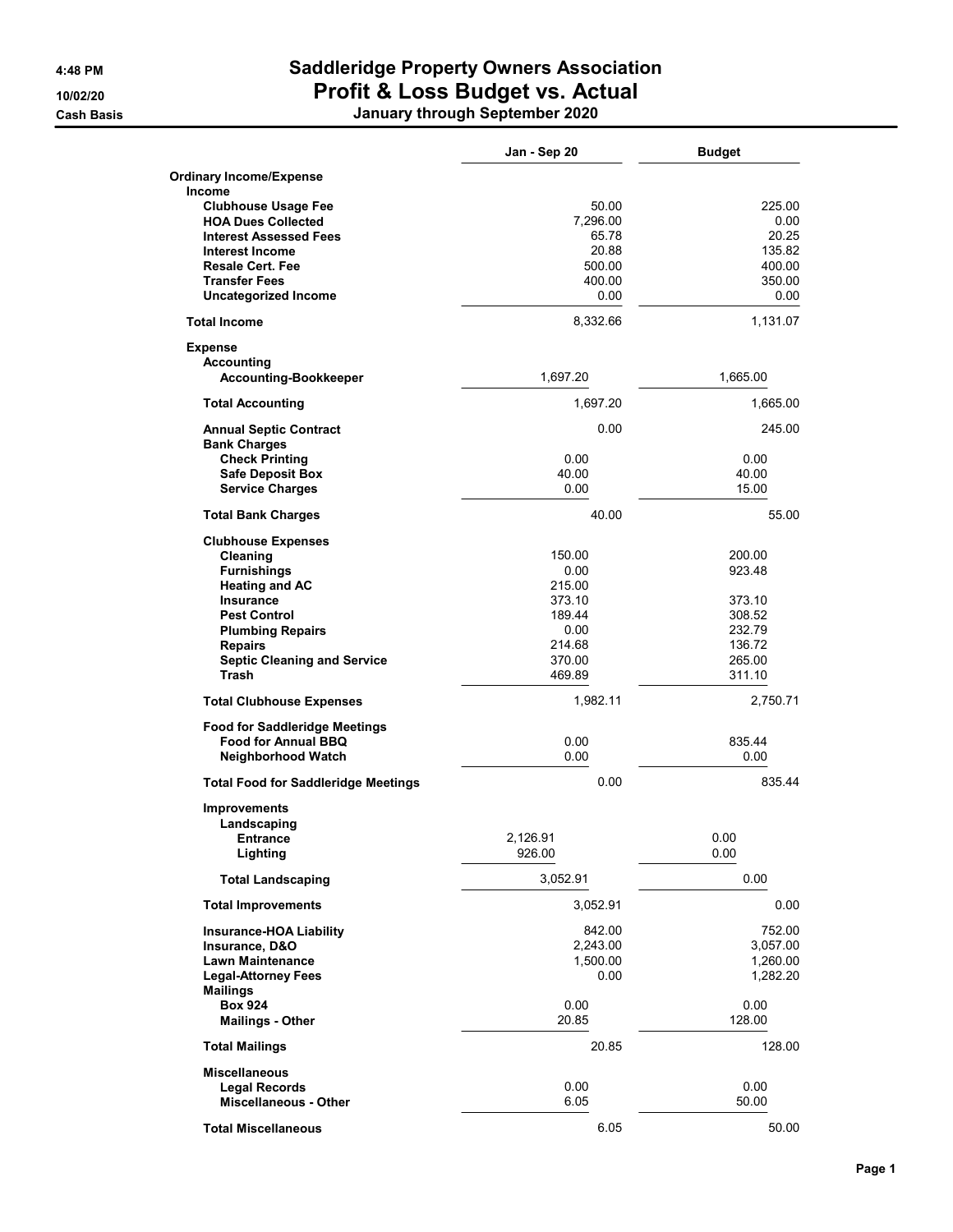## 4:48 PM Saddleridge Property Owners Association 10/02/20 Profit & Loss Budget vs. Actual Cash Basis January through September 2020

|                                     | Jan - Sep 20 | <b>Budget</b> |
|-------------------------------------|--------------|---------------|
| Neighborhood Watch                  | 0.00         | 89.38         |
| <b>PEC Electricity</b>              | 1,035.10     | 1,259.26      |
| <b>Reconciliation Discrepancies</b> | 0.00         | 0.06          |
| Taxes                               | 0.00         | 2,093.67      |
| <b>Web Hosting Fees</b>             | 246.25       | 139.40        |
| <b>Total Expense</b>                | 12,665.47    | 15,662.12     |
| <b>Net Ordinary Income</b>          | $-4.332.81$  | $-14,531.05$  |
| Net Income                          | $-4,332.81$  | $-14,531.05$  |